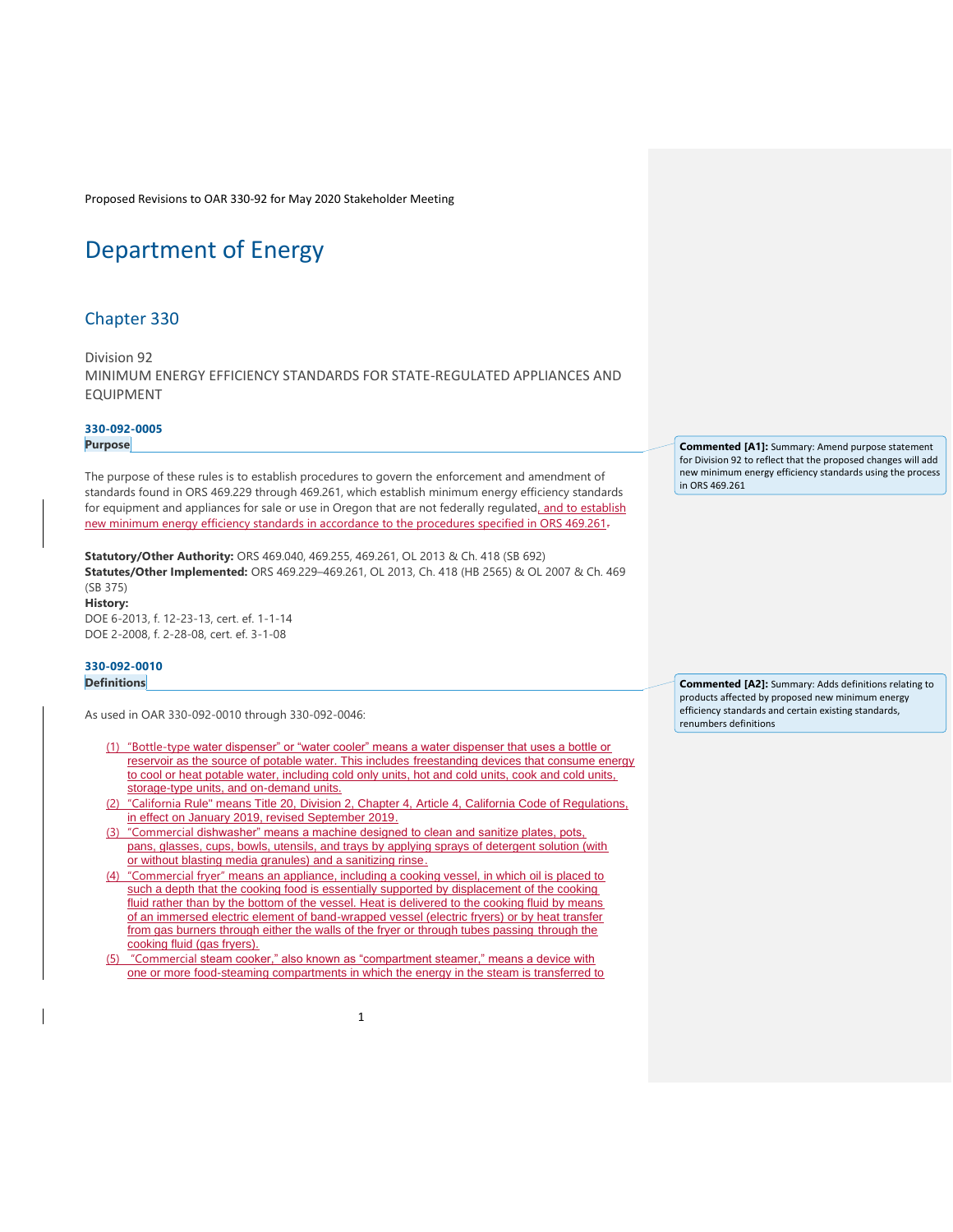the food by direct contact. Models may include countertop models, wall-mounted models, and floor models mounted on a stand, pedestal, or cabinet-style base. (1)(6) "Computers" and "computer monitors" have the meaning as used in California Rule.

(47) "Director" means the Director of the Oregon Department of Energy.

(28) "Department" means the Oregon Department of Energy.

(39) "Equipment" means a category of equipment or appliances regulated by ORS 469.229 to 469.261 and described in OAR 330-092-0015, below.

(10) "Electric storage water heater" means a consumer product that uses electricity as the energy source to heat domestic potable water, has a nameplate input rating of twelve kilowatts or less, contains nominally forty gallons but no more than one hundred twenty gallons of rated hot water storage volume, and supplies a maximum hot water delivery temperature less than one hundred eighty degrees Fahrenheit.

(11) "Faucet" and the following related terms have the meaning as used in California Rule:

(a) "Lavatory faucet" (b) "Lavatory replacement aerator" (c) "Kitchen faucet" (d) "Kitchen replacement aerator" (e) "Public lavatory faucet" (f) "Flow rate" (g) "Plumbing fitting" (h) "Showerhead" (i) "Water use"

(12) "High color rendering index (CRI) fluorescent lamp" means a fluorescent lamp with a color rendering index of eighty-seven or greater that is not a compact fluorescent lamp

(134) "Multi-State Compliance System" or M-SCS means the multi-state database program located at www.appliancestandards.org to register and list compliant equipment.

(14) "MAEDbS" means the modernized appliance efficiency database system established pursuant to section 1606(c) of the California Rule and maintained by the California energy commission.

(15) "Product" means a particular model number or series available from a particular manufacturer, as distinct from a category of equipment.

(16) "Residential ventilating fan" means a ceiling, wall-mounted, or remotely mounted in-line fan designed to be used in a bathroom or utility room, whose purpose is to move air from inside the building to the outdoors

**Statutory/Other Authority:** ORS 469.040, 469.255, 469.261, OL 2013 & Ch. 418 (SB 692) **Statutes/Other Implemented:** ORS 469.229–469.261, OL 2013 & Ch. 418 **History:**

DOE 6-2013, f. 12-23-13, cert. ef. 1-1-14 DOE 2-2008, f. 2-28-08, cert. ef. 3-1-08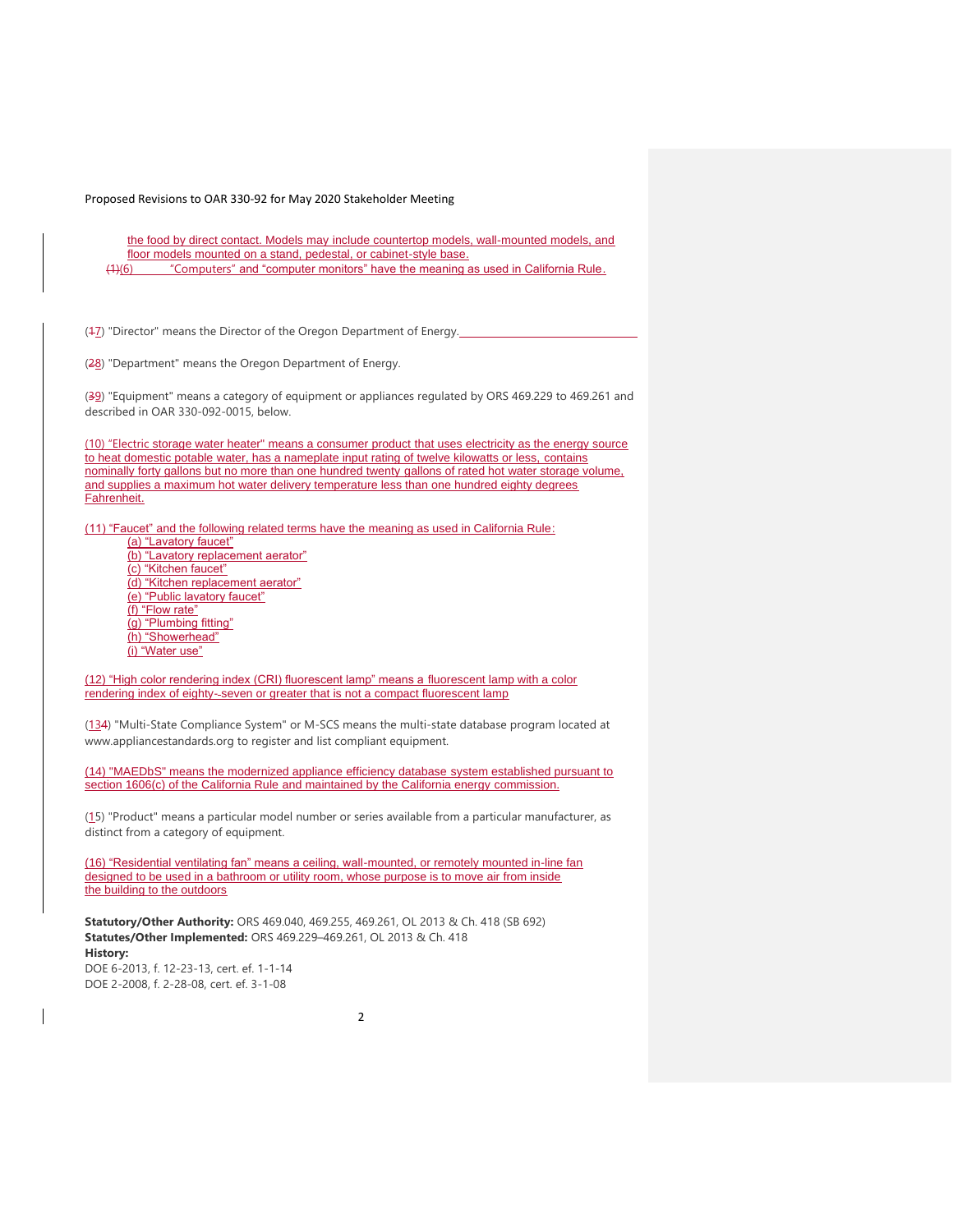# **[330-092-0015](https://secure.sos.state.or.us/oard/viewSingleRule.action;JSESSIONID_OARD=-bvAb5b_zyctY5oin4x8Z_EAWI0Hre7rx9GUKFg0snEtPhSNAhPL!-1666358216?ruleVrsnRsn=253523)**

**Effective Dates for Regulated Equipment**

(4) The following list specifies the effective dates for equipment standards, test procedures, listing, and labeling requirements for which Oregon minimum energy efficiency standards have been adopted in these rules:

(h<sub>1</sub>) Televisions, as defined in ORS 469.229(4243): The standards in ORS 469.233(18) are effective January 1, 2014, for sale of equipment and installation.

(a2) Battery charger systems, as defined in ORS 469.229(7): The standards in ORS 469.233(19) are effective for:

(Aa) Large battery charger systems manufactured on or after January 1, 2014. Federally regulated large battery charger systems that are manufactured on or after June 13, 2018 are pre-empted from further state regulation.

(Bb) Small battery charger systems for sale at retail that are not USB charger systems with a battery capacity of 20 watt-hours or more and that are manufactured on or after January 1, 2014. Federally regulated small battery charger systems that are manufactured on or after June 13, 2018 are pre-empted from further state regulation.

(Cc) Small battery charger systems for sale at retail that are USB charger systems with a battery capacity of 20 watt-hours or more and that are manufactured on or after January 1, 2014. Federally regulated small battery charger systems that are manufactured on or after June 13, 2018 are pre-empted from further state regulation.

(Dd) Small battery charger systems that are not sold at retail that are manufactured on or after January 1, 2017. Federally regulated small battery charger systems that are manufactured on or after June 13, 2018 are pre-empted from further state regulation.

(eEd) Inductive charger systems manufactured on or after January 1, 2014, unless the inductive charger system uses less than one watt in battery maintenance mode, less than one watt in no battery mode and an average of one watt or less over the duration of the charge and battery maintenance mode test. Federally regulated inductive charger systems that are manufactured on or after June 13, 2018 are preempted from further state regulation.

(Ff) Battery backups and uninterruptible power supplies, manufactured on or after January 1, 2014, for small battery charger systems for sale at retail, which may not consume more than 0.8+ (0.0021xEb) watts in battery maintenance mode, where (Eb) is the battery capacity in watt-hours. Federally regulated uninterruptible power supplies that are manufactured on or after June 13, 2018 are pre-empted from further state regulation.

(Gg) Battery backups and uninterruptible power supplies, manufactured on or after January 1, 2017, for small battery charger systems not sold at retail, which may not consume more than 0.8+ (0.0021xEb) watts in battery maintenance mode, where (Eb) is the battery capacity in watt-hours. Federally regulated

**Commented [A3]:** Summary: Adds effective dates for proposed new energy efficiency standards, revises numbering

The following sections are arranged numerically for each product, #1 through #17, with consistent number assignments for each category of products: -0015 Effective Dates -0020 Standards and Test Procedures -0025 Product Listing -0045 Labeling

Product numbers are:

- 1) Televisions
- 2) Battery charger systems
- 3) Bottle-type water dispensers
- 4)Commercial hot food holding cabinets
- 5) Compact audio products
- 6) DVD players 7) Quartz lamps
- 8) Portable electric spas
- 9) High CRI fluorescent lamps
- 10) Computers and computer monitors
- 11) Faucets
- 12) Showerheads
- 13) Commercial fryers
- 14) Commercial dishwashers
- 15) Commercial steam cookers
- 16) Residential ventilating fans
- 17) Electric storage water heaters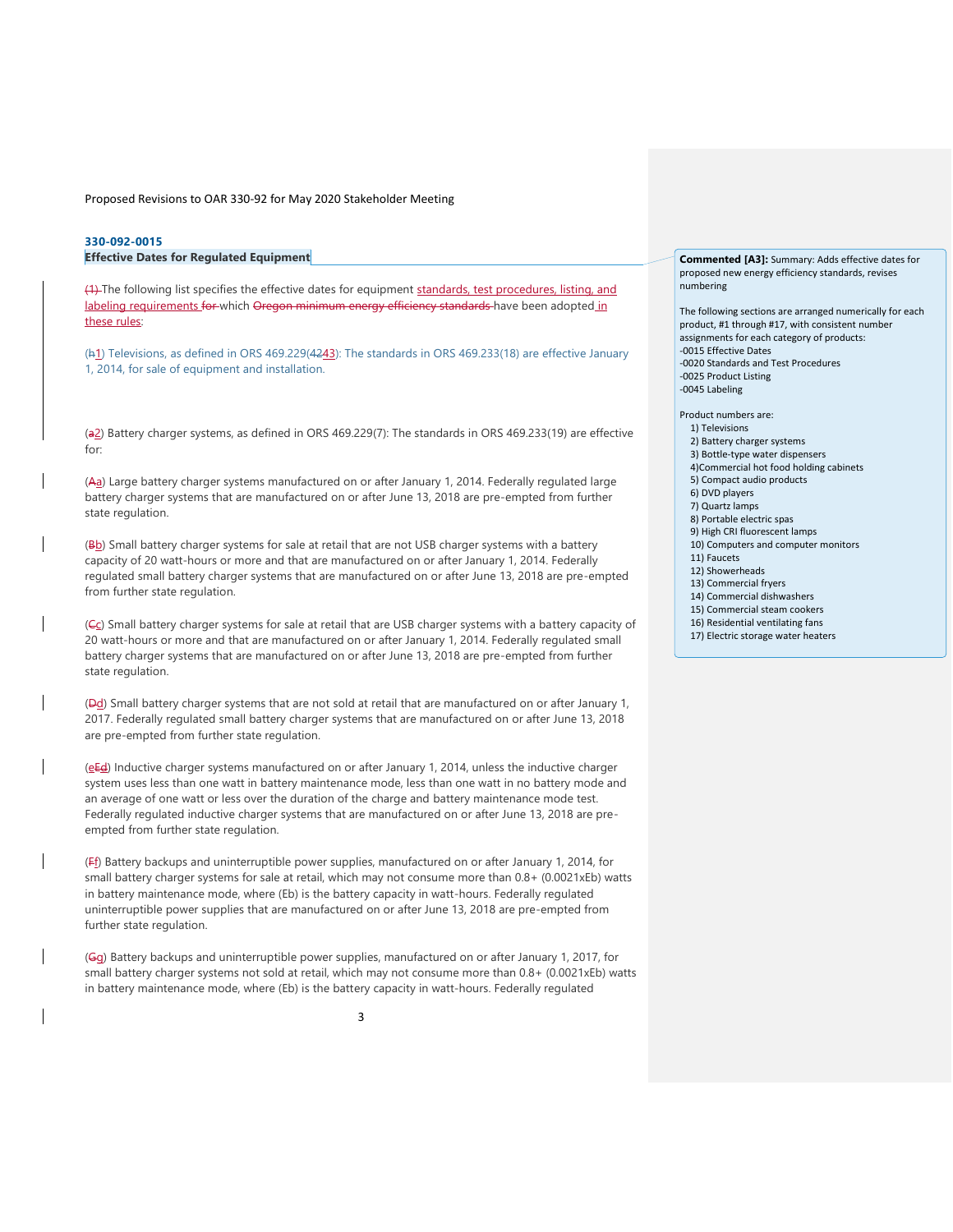uninterruptible power supplies that are manufactured on or after June 13, 2018 are pre-empted from further state regulation.

(b3) Bottle-type water dispensers, as defined in ORS 469.229(9):

(a)The standards in ORS 469.233(12) are effective September 1, 2009 for sale of equipment in Oregon and September 1, 2010 for installation.

(b) The standards in OAR 330-092-0020(3) are effective for bottle-type water dispensers that are manufactured on or after January 1, 2022 and sold, offered for sale, -or installed on or after January 1, 2022.

(c4) Commercial hot food holding cabinets, as defined in ORS 469.229(13): The standards in ORS 469.233(13) are effective September 1, 2009 for sale of equipment in Oregon and September 1, 2010 for installation.

(d5) Compact audio products, as defined in ORS 469.229(16): The standards in ORS 469.233(14) are effective September 1, 2009 for sale of equipment in Oregon and September 1, 2010 for installation.

(e6) Digital versatile disc players and digital versatile disc recorders, as defined in ORS 469.229(21): The standards in ORS 469.233(15) are effective September 1, 2009 for sale of equipment in Oregon and September 1, 2010 for installation.

(f<sub>2</sub>) High light output double-ended quartz halogen lamps, as defined in Oregon Laws 2013, Chapter 418, Section 2 ORS 469.229(24): The standards in Oregon Laws 2013, Chapter 418, Section 4 ORS 469.233(20), are effective January 1, 2016, for sale of equipment and installation.

(g8) Portable electric spas, as defined in ORS 469.229(3233):

(a)The standards in ORS 469.233(16) are effective September 1, 2009 for sale of equipment in Oregon and September 1, 2010 for installation.

(b) The standards in OAR 330-092-0020(8) are effective for portable electric spas that are manufactured on or after January 1, 2022 and sold, offered for sale, or installed on or after January 1, 2022.

(h) Televisions, as defined in ORS 469.229(42): The standards in ORS 469.233(18) are effective January 1, 2014, for sale of equipment and installation.

(9) High CRI fluorescent lamps: The standards in OAR 330-092-0020(9) are effective for high CRI fluorescent lamps that are manufactured on or after January 1, 2023 and sold, offered for sale, or installed on or after January 1, 2023.

**Commented [A4]:** Update water cooler standard to more recent version (recently adopted by WA).

**Commented [A5]:** Update to include statutory reference in ORS

**Commented [A6]:** Update to Oregon's existing portable electric spa standard.

**Commented [A7]:** General note on effective dates: all dates except for high CRI lamps are set to 1/1/2022. This 1/1/2022 date is to allow for 1+ years before rules become effective, as specified in ORS. With this 1/1/2022 date, all Oregon standards would be same time or later than other states.

**Commented [A8]:** This paragraph has been moved to #1 (above).

**Commented [A9]:** #9-17 are all new standards for Oregon

**Commented [A10]:** Only effective date that is not 1/1/2022. WA has a 2023 effective date, so this was matched.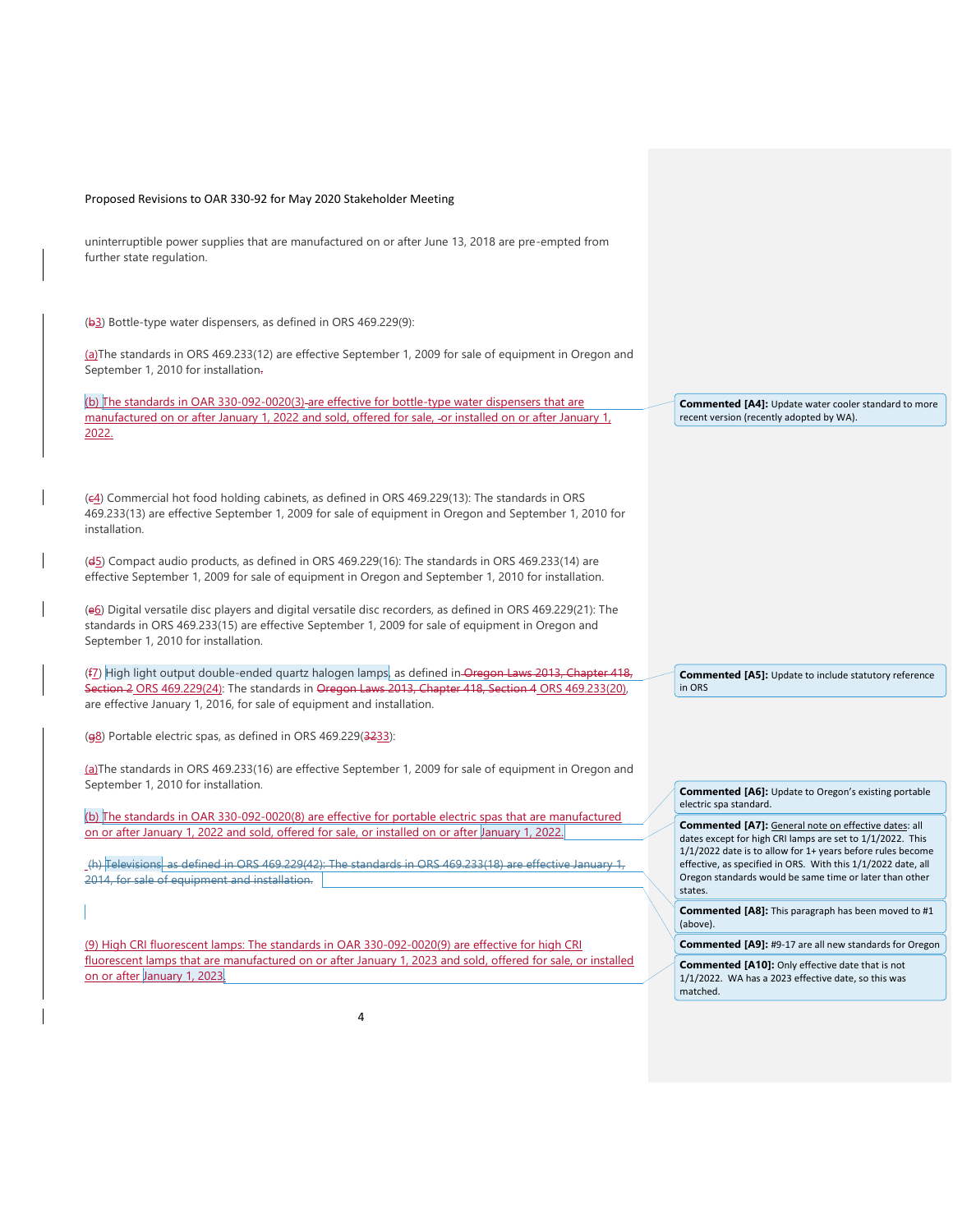(10) Computers and computer monitors: The standards in OAR 330-092-0020(10) are effective for computers and computer monitors that are manufactured on or after January 1, 2022 and sold, offered for sale, or installed on or after January 1, 2022.

(11) Faucets: The standards in OAR 330-092-0020(11) are effective for faucets that are manufactured on or after January 1, 2022 and sold, offered for sale, or installed on or after January 1, 2022.

(12) Showerheads: The standards in OAR 330-092-0020(12) are effective for showerheads that are manufactured on or after January 1, 2022 and sold, offered for sale, or installed on or after January 1, 2022.

(13) Commercial fryers: The standards in OAR 330-092-0020(13) are effective for commercial fryers that are manufactured on or after January 1, 2022 and sold, offered for sale, or installed on or after January 1, 2022.

(14) Commercial dishwashers: The standards in OAR 330-092-0020(14) are effective for commercial dishwashers that are manufactured on or after January 1, 2022 and sold, offered for sale, or installed on or after January 1, 2022.

(15) Commercial steam cookers: The standards in OAR 330-092-0020(15) rules are effective for commercial steam cookers that are manufactured on or after January 1, 2022 and sold, offered for sale, or installed on or after January 1, 2022.

(16) Residential ventilating fans: The standards in OAR 330-092-0020(16) are effective for residential ventilating fans that are manufactured on or after January 1, 2022 and sold, offered for sale, or installed on or after January 1, 2022.

(17) Electric storage water heaters: The standards in OAR 330-092-0020(17) are effective for electric storage water heaters that are manufactured on or after January 1, 2022 and sold, offered for sale, or installed on or after January 1, 2022.

(182) The following equipment is currently federally regulated and not subject to further regulation under ORS 469.229 through 469.261 or these rules:

(a) Automatic commercial ice cube machines as defined in ORS 469.229(2).

(b) Battery charger systems and uninterruptible power supply chargers as defined in ORS 469.229 that meet the scope of federal regulation.

(c) Commercial clothes washers, as defined in ORS 469.229(12).

(d) Commercial pre-rinse spray valves, as defined in ORS 469.229(14).

(e)Commercial refrigerators and freezers, as defined in ORS 469.229(15).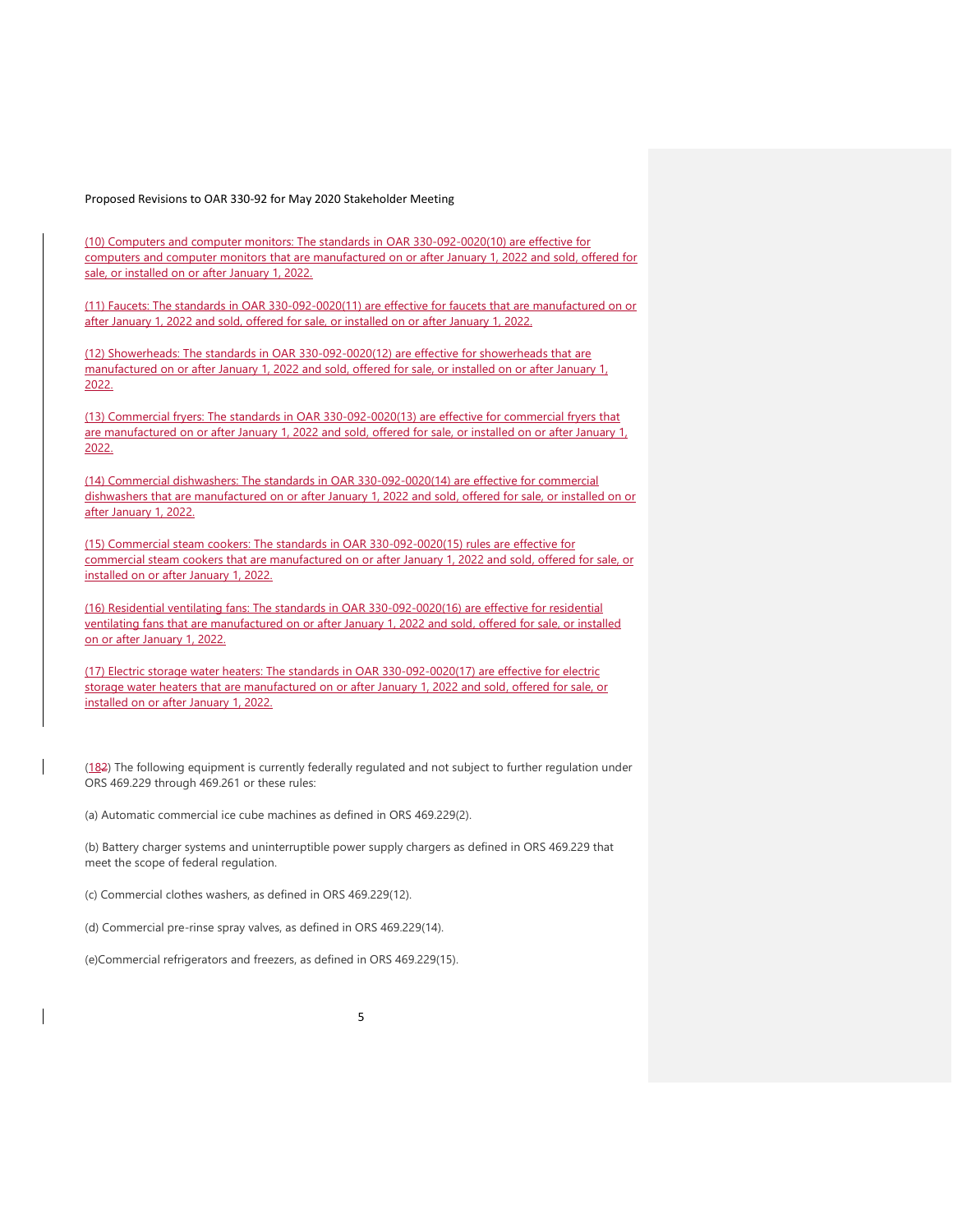(f) Illuminated exit signs, as defined in ORS 469.229(25).

(g) Metal halide lamp fixtures, as defined by ORS 469.229(29).

(h) Single-voltage external AC to DC power supplies, as defined in ORS 469.229(40).

(i) Incandescent reflector lamps, as defined in ORS 469.229(42).

(j) Torchieres, as defined in ORS 469.229(46).

(k) Traffic signal modules, as defined in ORS 469.229(47).

(l) Unit heaters, as defined in ORS 469.229(48).

(m) Walk-in refrigerators and walk-in freezers, as defined in ORS 469.229(50).

**Statutory/Other Authority:** ORS 469.040, ORS 469.255, ORS 469.261, OL 2013, Ch. 418 (SB 692) & OL 2017, Ch. 295 (HB 3025) **Statutes/Other Implemented:** OL 2013, Ch. 418, OL 2017, Ch. 295 & ORS 469.229–469.261 **History:** [DOE 2-2018, amend filed 12/10/2018, effective 12/10/2018](https://secure.sos.state.or.us/oard/viewReceiptTRIM.action;JSESSIONID_OARD=-bvAb5b_zyctY5oin4x8Z_EAWI0Hre7rx9GUKFg0snEtPhSNAhPL!-1666358216?ptId=6846288) [DOE 8-2017, amend filed 12/20/2017, effective 12/20/2017](https://secure.sos.state.or.us/oard/viewReceiptTRIM.action;JSESSIONID_OARD=-bvAb5b_zyctY5oin4x8Z_EAWI0Hre7rx9GUKFg0snEtPhSNAhPL!-1666358216?ptId=6843085) DOE 5-2016, f. & cert. ef. 12-21-16 DOE 6-2013, f. 12-23-13, cert. ef. 1-1-14 DOE 2-2008, f. 2-28-08, cert. ef. 3-1-08

#### **[330-092-0020](https://secure.sos.state.or.us/oard/viewSingleRule.action;JSESSIONID_OARD=-bvAb5b_zyctY5oin4x8Z_EAWI0Hre7rx9GUKFg0snEtPhSNAhPL!-1666358216?ruleVrsnRsn=253524)**

**Minimum Energy Efficiency Standards and Test Methods** 

(1) Televisions: Beginning on the effective date shown in OAR 330-092-0015(1)(i), televisions must meet the energy efficiency standards in ORS 469.233(18) as measured in accordance with the federal test procedure described in 10 CFR Section 430.23(h) (Appendix H to Subpart B of Part 430) (2013). Alternatively, until April 23, 2014, television efficiency may be measured in accordance with:

(a) For standby passive mode, the test methods contained in International Electrotechnical Commission (IEC) 62301:2005, Edition 1.0 "Household Electrical Appliances – Measurement of Standby Power"; and

(b) For on mode and power factor test, the test methods contained in IEC 62087:20008(E), Edition 2.0 — "Methods of Measurement for the Power Consumption of Audio, Video and Related Equipment", Section 11.6.1 — "On mode (average testing with dynamic broadcast-content video signal" and the specifications contained in the California Code of Regulations, Title 20, Division 2, Chapter 4, Article 4, Section 1604(v)(3), effective January 1, 2011.

**Commented [A11]:** Summary: This section establishes the standards themselves and test procedures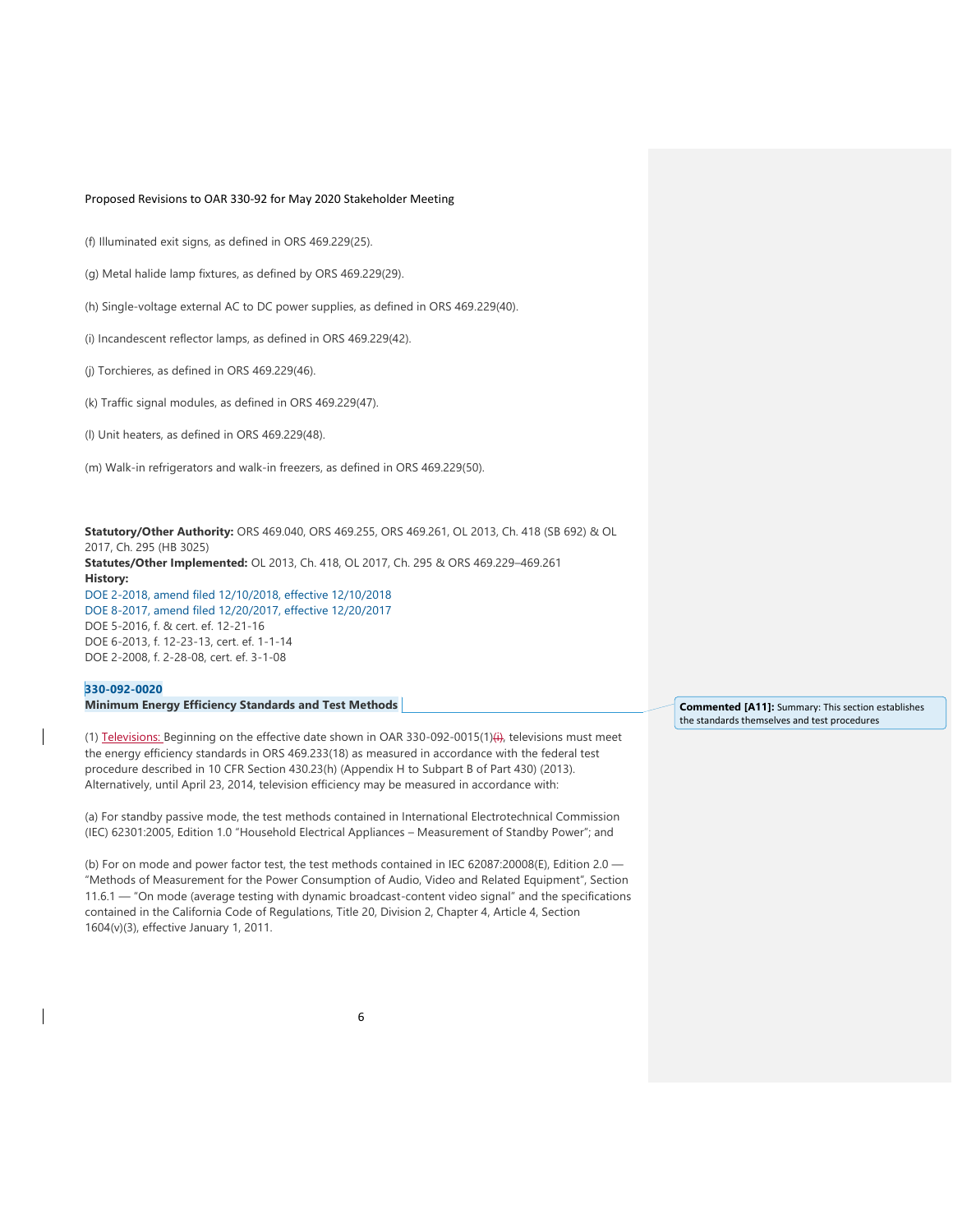(2) Battery charger systems: Beginning on the effective date shown in OAR 330-092-0015(42)(a), battery charger systems must meet the energy efficiency standards in ORS 469.233(19) as measured in accordance with:

(a) For small battery charger systems that are not: federally regulated battery chargers, uninterruptible power supplies, or battery backups, the test methods contained in 10 CFR Section 430.23(aa) (Appendix Y to Subpart B of Part 430) (Jan. 1, 2017).

(A) Multi-port battery charger systems shall be tested for 24-hour efficiency and maintenance mode with a battery in each port.

(B) For single port small battery charger systems, the highest 24-hour charge and maintenance energy, maintenance mode, and no battery mode results of the test procedure shall be used for purposes of reporting and determining compliance with ORS 469.233(19)(b).

(C) For purposes of computing the small battery charger system standard, the number of ports included in a multi-port charger system shall be equal to the number ports that are separately controlled. For exampleexample, a multi-port charger system that charges eight batteries by using two charge controllers that

charge four batteries in parallel would use two for "N" as described in ORS 469.233(19)(b).

(D) Small battery charger systems that are not sold at retail may use the battery manufacturer's recommended end of discharge voltage in place of values in 10 CFR section 420.23(aa) (Appendix Y to subpart B of part 430) (Jan.1, 2017), Table 3.3.2, where the table's values are not applicable.

(b) For battery backups and non-federally regulated uninterruptible power supplies, the test methods contained in 10 CFR Section 430.23(aa) (Appendix Y to Subpart B of Part 430) (Jan. 1, 2016).

(c) For large battery charger systems that are not federally regulated battery chargers or federally regulated uninterruptible power supplies, the test methods contained in Energy Efficiency Battery Charger System Test Procedure Version 2.2 dated November 12, 2008, and published by ECOS and EPRI Solutions, with the following modifications.

(A) The test procedure shall be conducted for 100, 80, and 40 percent discharge rates for only one charge profile, battery capacity, and battery voltage. The manufacturer shall test one battery and one charge profile using the following criteria:

(i) the charge profile with the largest charge return factor;

(ii) the smallest rated battery capacity; and

(iii) the lowest voltage battery available at that rated capacity.

(B) The battery manufacturer's recommended end of discharge voltage may be used in place of values in the test method part 1, section III.F, Table D where the table's values are not applicable.

(3) Beginning on the effective date shown in OAR 330-092-0015(1)(g), high light output double-ended quartz halogen lamps must meet the energy efficiency standards in Oregon Laws 2013, Chapter 418, Section 4, as measured in accordance with the IESNA LM-45: Approved Method for Electrical and Photometric Measurements of General Service Incandescent Filament Lamps published by the Illuminating Engineering Society of North America.

**Commented [A12]:** This product language has just been moved, standard not changed for this product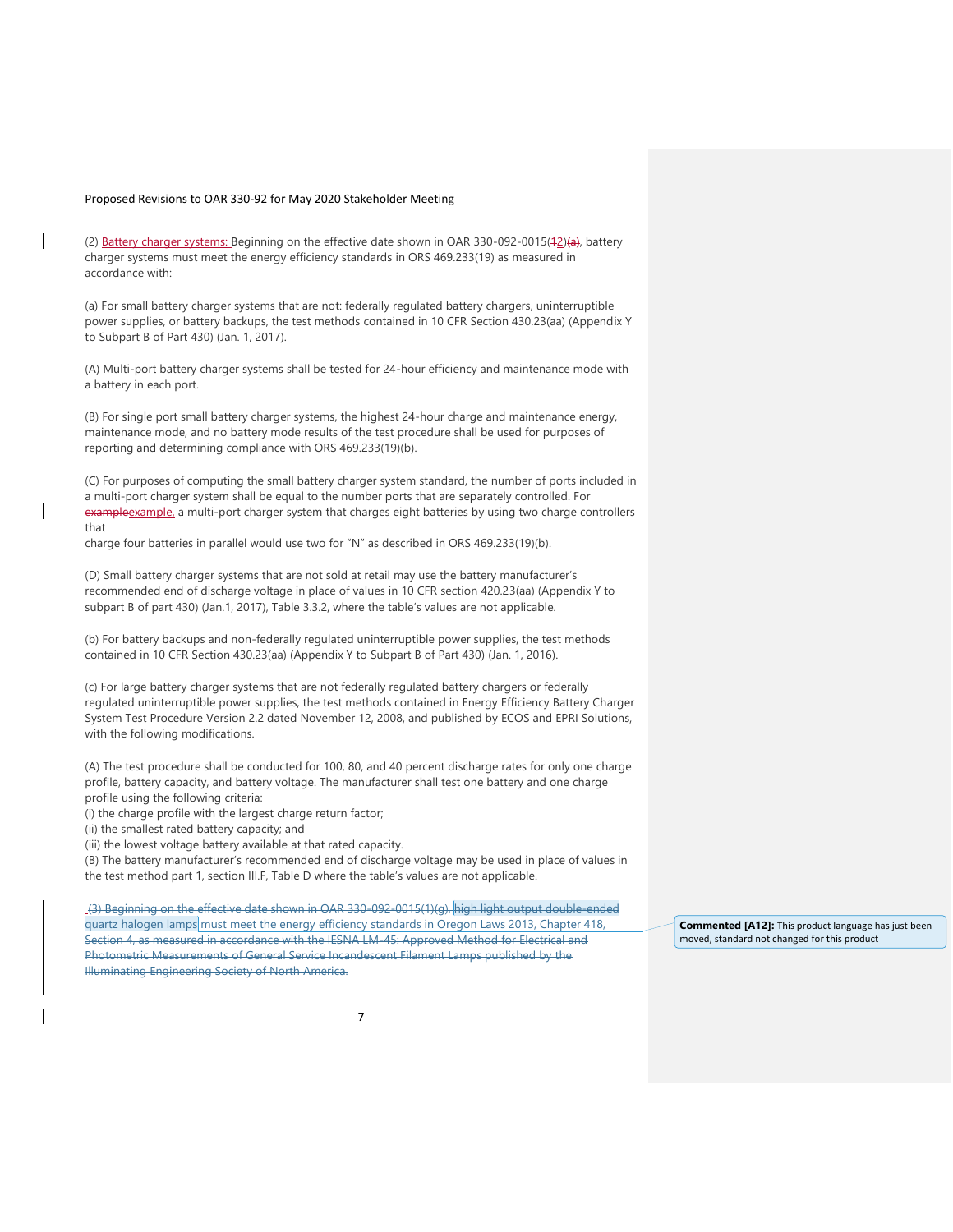(3) Bottle-type water dispensers: Beginning on the effective date shown in OAR 330-092-0015(3), bottletype water dispensers, or water coolers, included in the scope of the Environmental Protection Agency ENERGY STAR® program product specification for water coolers, version 2.0, must have an "on mode with no water draw" energy consumption less than or equal to the following values as measured in accordance with the test requirements of that program:

(a) 0.16 kilowatt-hours per day for cold-only units and cook and cold units; (b) 0.87 kilowatt-hours per day for storage type hot and cold units; and (c) 0.18 kilowatt-hours per day for on demand hot and cold units.

(4) Commercial hot food holding cabinets: Beginning on the effective date shown in OAR 330-092- 0015(4), commercial hot food holding cabinets shall meet the requirements ofr ORS 469.233(13).

(5) Compact audio products: Beginning on the effective date shown in OAR 330-092-0015(5), compact audio products shall meet the requirements ofr ORS 469.233(14).

(6) Digital versatile disc players and digital versatile disc recorders: Beginning on the effective date shown in OAR 330-092-0015(6), digital versatile disc players and digital versatile disc recorders shall meet the requirements ofr ORS 469.233(15).

(37) High light output double-ended quartz halogen lamps: Beginning on the effective date shown in OAR 330-092-0015(1)(g), high light output double-ended quartz halogen lamps must meet the energy efficiency standards in Oregon Laws 2013, Chapter 418, Section 4ORS 469.233(20), as measured in accordance with the IESNA LM-45: Approved Method for Electrical and Photometric Measurements of General Service Incandescent Filament Lamps published by the Illuminating Engineering Society of North America.

(8) Portable electric spas: Beginning on the effective date shown in OAR 330-092-0015(8), portable electric spas must meet the requirements of the American National Standard for portable electric spa energy efficiency (ANSI/APSP/ICC-14 2019) and must be tested in accordance with the method specified in the American National Standard for portable electric spa energy efficiency (ANSI/APSP/ICC-14 2019).

(9) High CRI fluorescent lamps: Beginning on the effective date shown in OAR 330-092-0015(9), Hhigh CRI fluorescent lamps shall meet the minimum efficacy requirements contained in Section 430.32(n)(4) of Title 10 of the Code of Federal Regulations as in effect on January 1, 2020, as measured in accordance with Appendix R to Subpart B of Part 430 of Title 10 of the Code of Federal Regulations—"Uniform Test Method for Measuring Average Lamp Efficacy (LE), Color Rendering Index (CRI), and Correlated Color Temperature (CCT) of Electric Lamps"—as in effect on January 1, 2020.

(10) Computers and computer monitors: Beginning on the effective date shown in OAR 330-092- 0015(10), Ccomputers and computer monitors must meet the requirements in the California Code of Regulations, Title 20, section 1605.3(v) as adopted on May 10, 2017, and amended on November 8, 2017, as measured in accordance with test methods prescribed in section 1604(v) of those regulations.

(11) Faucets: Beginning on the effective date shown in OAR 330-092-0015(11), the following plumbing fittings must meet the requirements in the California Code of Regulations, Title 20, section 1605.3 as in effect on January 1, 2020, as measured in accordance with the test methods prescribed in the California Code of Regulations, Title 20, section 1604 as in effect on January 1, 2020. a) Lavatory faucets and lavatory replacement aerators

b) Kitchen faucets and kitchen replacement aerators

c) Public lavatory faucets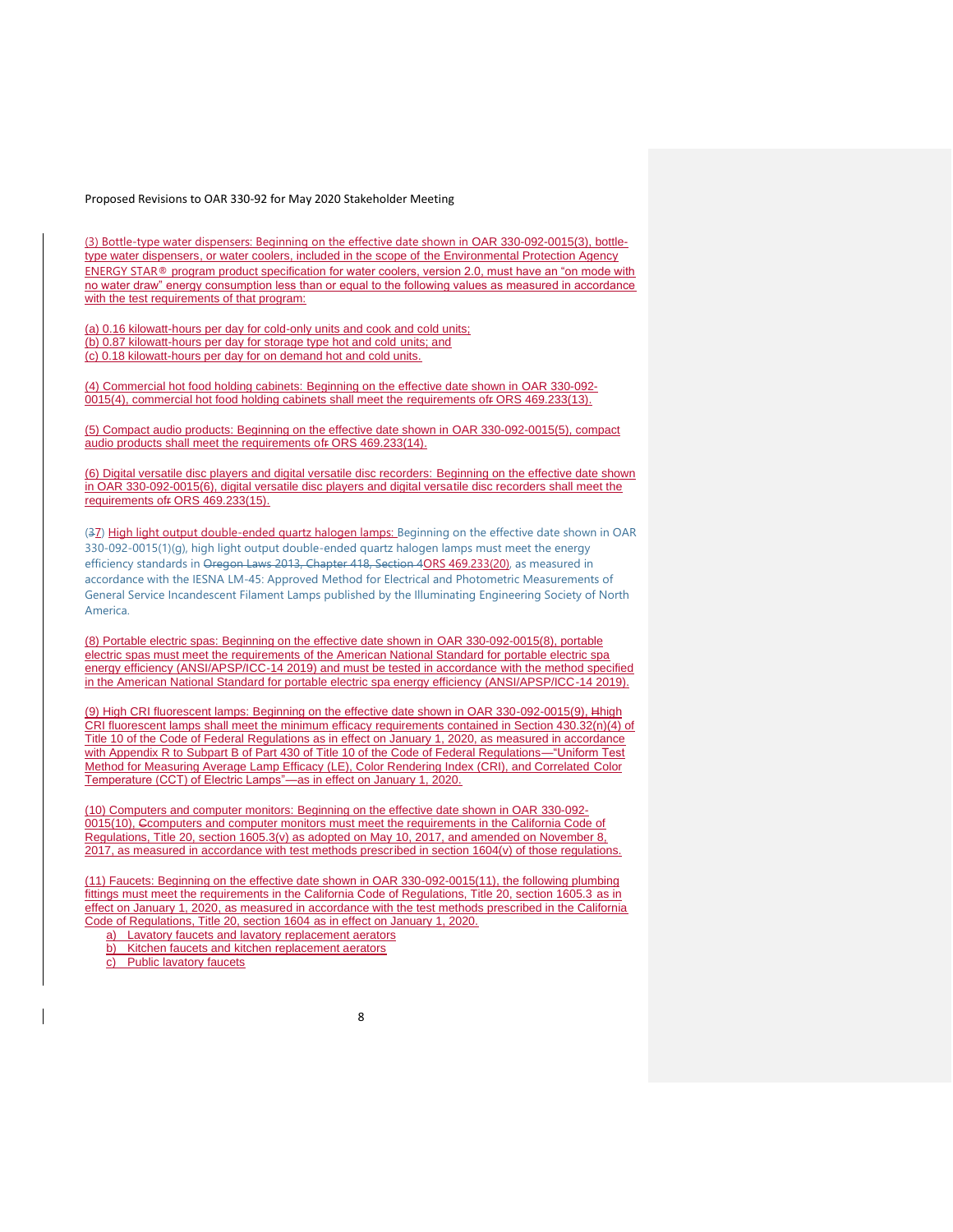(12) Showerheads: Beginning on the effective date shown in OAR 330-092-0015(12), showerheads must meet the requirements in the California Code of Regulations, Title 20, section 1605.3 as in effect on January 1, 2020, as measured in accordance with the test methods prescribed in the California Code of Regulations, Title 20, section 1604 as in effect on January 1, 2020.

(13) Commercial fryers: Beginning on the effective date shown in OAR 330-092-0015(13), commercial fryers included in the scope of the Environmental Protection Agency ENERGY STAR® program product specification for commercial fryers, version 2.0, must meet the qualification criteria, requirements, and testing requirements for that specification.

(14) Commercial dishwashers: Beginning on the effective date shown in OAR 330-092-0015(14), commercial dishwashers included in the scope of the Environmental Protection Agency ENERGY STAR® program product specification for commercial dishwashers, version 2.0, must meet the qualification criteria, requirements, and testing requirements of that specification.

(15) Commercial steam cookers: Beginning on the effective date shown in OAR 330-092-0015(15), commercial steam cookers included in the scope of the Environmental Protection Agency ENERGY STAR® -program product specification for commercial steam cookers must meet the qualification criteria, requirements, and testing requirements of the ENERGY STAR® -Program Product Specification for Commercial Steam Cookers, Vversion 1.2.

(16) Residential ventilating fans: Beginning on the effective date shown in OAR 330-092-0015(16), residential ventilating fans included in the scope of the Environmental Protection Agency ENERGY STAR® -program product specification for residential ventilating fans shall meet the qualification criteria of the ENERGY STAR® Program Requirements Product Specification for Residential Ventilating Fans, Vversion 4.1

(17) Electric storage water heaters:

(a) Beginning on the effective date shown in OAR 330-092-0015(17), electric storage water heaters must have a modular demand response communications port compliant with: (A) The March 2018 version of the ANSI/CTA–2045-A communication interface standard, or a standard determined by the department to be equivalent; and (B) The March 2018 version of the ANSI/CTA-2045-A application layer requirements.

(b) Upon written request and submittal of information by a manufacturer, the department will determine whether an alternative communications port and communication interface standard are equivalent for the purposes of subsection (a) of this section. Any such request to the department must also be made to other states that have a similar standard, and the department may coordinate review of the submittal with

other states. (A) Any requested alternative must use a standard that is open and widely available and must provide the

demand response functions provided using the standards identified in subsection (a) of this section. (B) A request for designation of a standard must provide technical documentation demonstrating that the standard satisfies the requirements in (A) of this subsection and must describe any industry or stakeholder process used in developing the standard. The department will provide reasonable opportunity for input by utilities, manufacturers, technical experts and other interested stakeholders prior to determining whether the proposed standard is equivalent. The department will make available on a publicly accessible website any standard that it determines to be equivalent.

**Statutory/Other Authority:** ORS 469.040, ORS 469.255, ORS 469.261 & OL 2013, Ch. 418 (SB 692) **Statutes/Other Implemented:** ORS 469.229–469.261 & OL 2013, Ch. 418 **History:**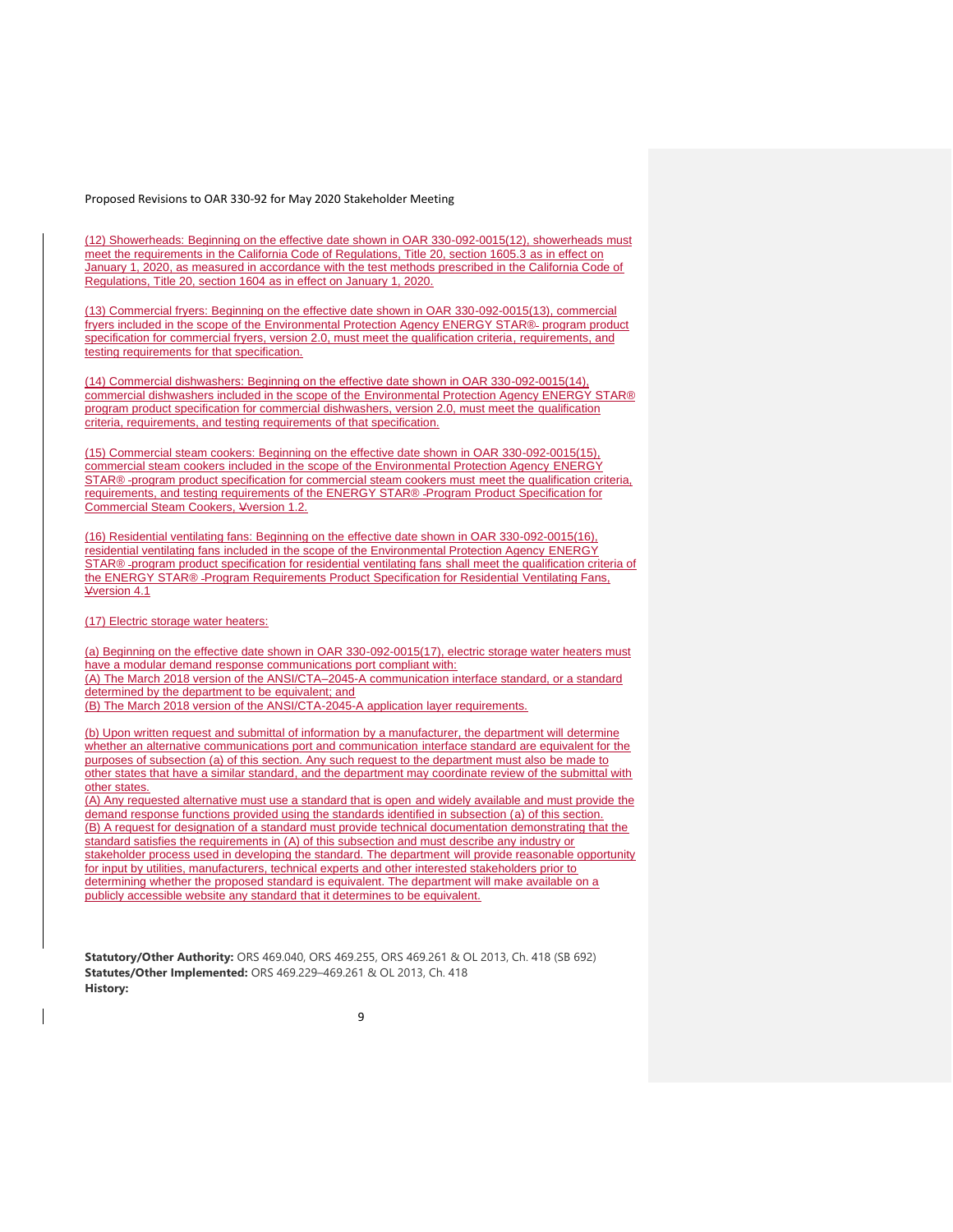[DOE 2-2018, amend filed 12/10/2018, effective 12/10/2018](https://secure.sos.state.or.us/oard/viewReceiptTRIM.action;JSESSIONID_OARD=-bvAb5b_zyctY5oin4x8Z_EAWI0Hre7rx9GUKFg0snEtPhSNAhPL!-1666358216?ptId=6846288) [DOE 8-2017, amend filed 12/20/2017, effective 12/20/2017](https://secure.sos.state.or.us/oard/viewReceiptTRIM.action;JSESSIONID_OARD=-bvAb5b_zyctY5oin4x8Z_EAWI0Hre7rx9GUKFg0snEtPhSNAhPL!-1666358216?ptId=6843085) DOE 6-2013, f. 12-23-13, cert. ef. 1-1-14 DOE 2-2008, f. 2-28-08, cert. ef. 3-1-08

#### **[330-092-0025](https://secure.sos.state.or.us/oard/viewSingleRule.action;JSESSIONID_OARD=-bvAb5b_zyctY5oin4x8Z_EAWI0Hre7rx9GUKFg0snEtPhSNAhPL!-1666358216?ruleVrsnRsn=238377) Reporting Product Compliance Through the Multi-State Compliance System**

#### **Product Listing**

- Televisions: each manufacturer must cause to be listed each television, by model number, in MAEDbS.
- 2) Battery charging systems: each manufacturer must cause to be listed each battery charging system, by model number, in MAEDbS
- 3) Bottle-type water dispensers: (a) For products that must comply with the standard in ORS 469.233(12), each manufacturer must cause to be listed each bottle-type water dispenser, by model number, in MAEDbS (b) For products that must comply with the standard in OAR 330-092-0020(3), each manufacturer must cause to be listed each bottle-type water dispenser, by model number, in the ENERGY STAR® product database.
- 4) Commercial hot food holding cabinets: each manufacturer must cause to be listed each commercial hot food holding cabinet, by model number, in MAEDbS.
- 5) Compact audio products: :- each manufacturer must cause to be listed each compact audio product, by model number, in MAEDbS.
- 6) Digital versatile disc players and digital versatile disc recorders: each manufacturer must cause to be listed each digital versatile disc players and digital versatile disc recorder, by model number, in MAEDbS.
- 7) High light output double-ended quartz halogen lamps: high light output double-ended quartz halogen lamps have no product listing requirement.
- 8) Portable electric spas: each manufacturer must cause to be listed each portable electric spa, by model number, in MAEDbS.
- High CRI fluorescent lamps: high CRI fluorescent lamps have no product listing requirement.
- 10) Computers and computer monitors: each manufacturer must cause to be listed each computer and computer monitor, by model number, in MAEDbS.
- Faucets: each manufacturer must cause to be listed each faucet, by model number, in MAEDbS. 12) Showerheads: each manufacturer must cause to be listed each showerhead, by model number, in **MAFD<sub>b</sub>S**
- 13) Commercial fryers: each manufacturer must cause to be listed each commercial fryer, by model number, in the ENERGY STAR® product database.
- 14) Commercial dishwashers: Each manufacturer must cause to be listed each commercial dishwasher, by model number, in the ENERGY STAR® product database.
- 15) Commercial steam cookers: each manufacturer must cause to be listed each commercial steam cooker, by model number, in the ENERGY STAR® product database.
- 16) Residential ventilating fans: each manufacturer must cause to be listed each residential ventilation fan, by model number, in the ENERGY STAR® product database.
- 17) Electric storage water heaters: electric storage water heaters have no product listing requirement.

**Commented [A13]:** Summary: This section specifies the requirements for product listing (i.e., inclusion on a central registry for compliant equipment).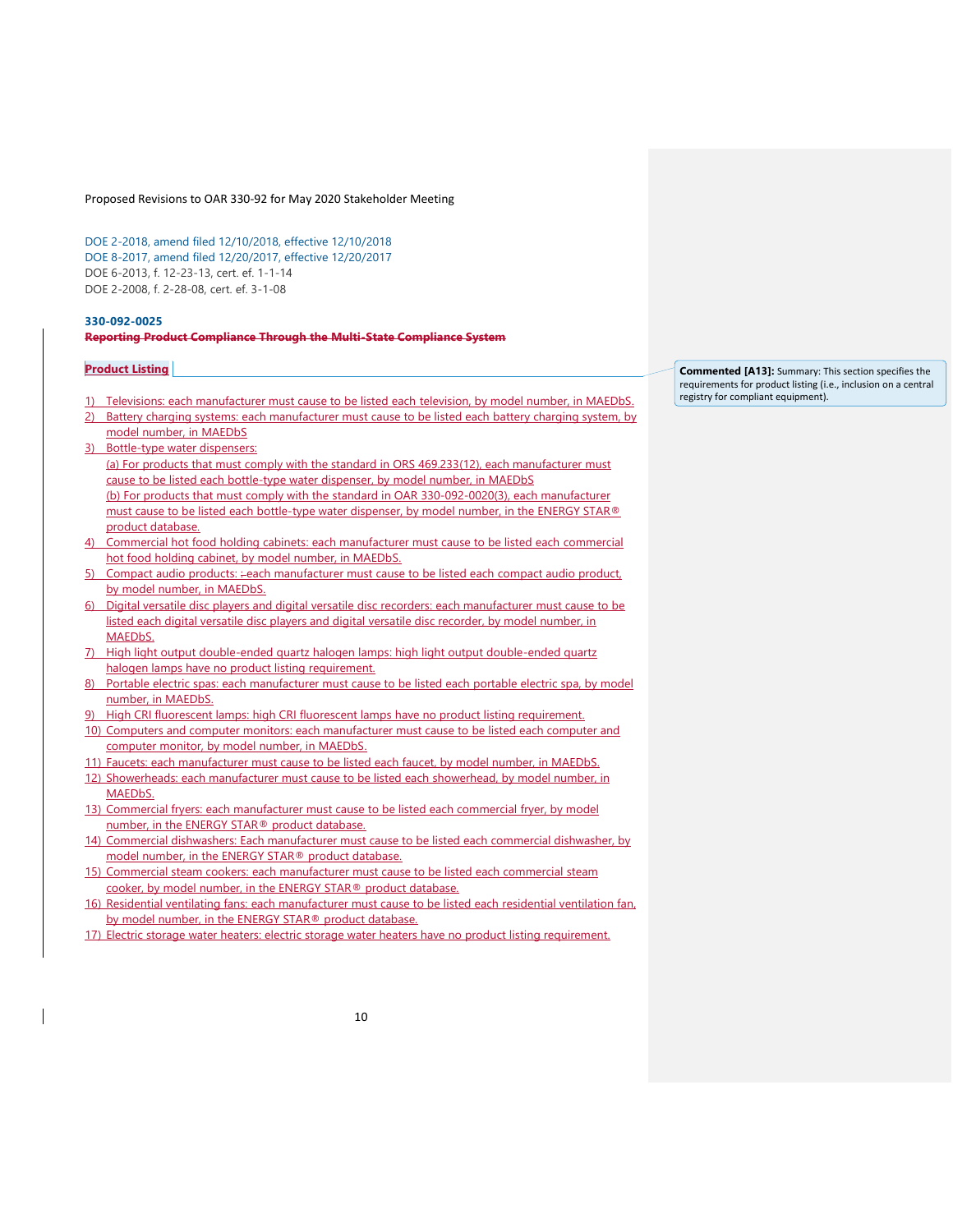(1) Manufacturers of Oregon-regulated equipment shall report compliance by registering a product on the Multi-State Compliance System website (www.appliancestandards.org) or by registering products with the California Energy Commission appliance efficiency database (www.energy.ca.gov/appliances). Products registered on the California Energy Commission appliance efficiency database may be automatically entered on the M-SCS database.

(218) Questions concerning product registration-listing should be directed to the Oregon Department of Energy's Appliance Efficiency Standards Program Manager, askenergy@oregon.gov, 503-378-4040, 550 Capitol Street N.E., Salem, OR 97301.

**Statutory/Other Authority:** ORS 469.040, ORS 469.255, ORS 469.261 & OL 2013, Ch. 418 (SB 692) **Statutes/Other Implemented:** ORS 469.229–469.261 & OL 2013, Ch. 418 **History:**

[DOE 8-2017, amend filed 12/20/2017, effective 12/20/2017](https://secure.sos.state.or.us/oard/viewReceiptTRIM.action;JSESSIONID_OARD=-bvAb5b_zyctY5oin4x8Z_EAWI0Hre7rx9GUKFg0snEtPhSNAhPL!-1666358216?ptId=6843085) DOE 6-2013, f. 12-23-13, cert. ef. 1-1-14 DOE 2-2008, f. 2-28-08, cert. ef. 3-1-08

#### **[330-092-0030](https://secure.sos.state.or.us/oard/viewSingleRule.action;JSESSIONID_OARD=-bvAb5b_zyctY5oin4x8Z_EAWI0Hre7rx9GUKFg0snEtPhSNAhPL!-1666358216?ruleVrsnRsn=253525) Effect of Registration Listing**

To be sold, offered for sale, or installed in Oregon after the effective dates described in OAR 330-092- 0015, Oregon-regulated products must be listed as "Compliant" in the M-SCS database or be registered with the California Energy Commissionper the requirements of OAR 330-092-0025. Products that are not registered listed as compliant with the California Energy Commission, not listed in the M-SCS database, or are listed as "Needing Attestation" or "Non-Compliant"according to these rules may not be sold, offered for sale, or installed in Oregon after the applicable effective date.

**Statutory/Other Authority:** ORS 469.040, ORS 469.255, ORS 469.261 & OL 2013, Ch. 418 (SB 692) **Statutes/Other Implemented:** ORS 469.229–469.261 & OL 2013, Ch. 418 **History:**

[DOE 2-2018, amend filed 12/10/2018, effective 12/10/2018](https://secure.sos.state.or.us/oard/viewReceiptTRIM.action;JSESSIONID_OARD=-bvAb5b_zyctY5oin4x8Z_EAWI0Hre7rx9GUKFg0snEtPhSNAhPL!-1666358216?ptId=6846288) [DOE 8-2017, amend filed 12/20/2017, effective 12/20/2017](https://secure.sos.state.or.us/oard/viewReceiptTRIM.action;JSESSIONID_OARD=-bvAb5b_zyctY5oin4x8Z_EAWI0Hre7rx9GUKFg0snEtPhSNAhPL!-1666358216?ptId=6843085) DOE 6-2013, f. 12-23-13, cert. ef. 1-1-14 DOE 2-2008, f. 2-28-08, cert. ef. 3-1-08

#### **330-092-0035**

**Manufacturer Certification of Information Entered in the Multi-State Compliance System** 

(1) Manufacturers of Oregon-regulated equipment not listed in the M-SCS database as compliant with the California standards or not registered as compliant with the California Energy Commission must certify to the Oregon Department of Energy with a letter signed by a responsible officer in the organization, such as the Chief Financial Officer, Government Relations Officer, Chief Engineer or Technical Officer, that:

(a) The information related to the products listed by the manufacturer is true and accurate; and

(b) The products have been tested in accordance with test methods specified in ORS 469.233 or in these rules, as appropriate.

**Commented [A14]:** Summary: Amends this rule to take into account changes and additions to product listing requirements in OAR 330-092-0015.

**Commented [A15]:** Summary: ODOE proposes to repeal this rule.

Explanation: The M-SCS was the central database that was established as a partnership between multiple states for previous appliance standards, but is no longer referenced for any products under these rules.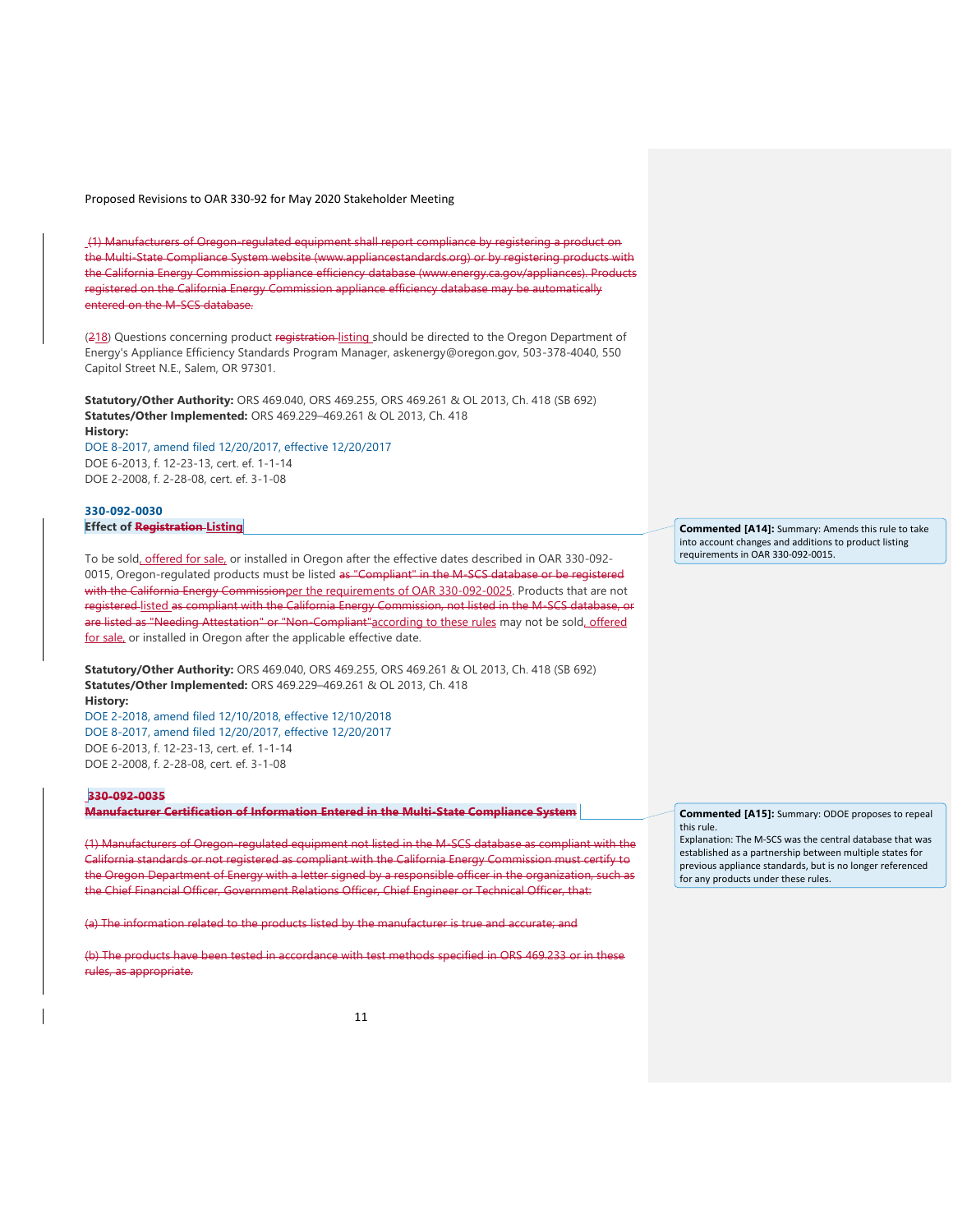(2) A single letter may certify compliance for multiple products, but the letter must list each product to which it applies separately. Additional certifications are required when new products are listed.

(3) The letter may be sent by mail, fax, e-mail of a scanned copy, or e-mail with electronic signature, to the Oregon Department of Energy's Appliance Efficiency Standards Program Manager, askenergy@oregon.gov, 503-378-4040, 550 Capitol Street N.E., Salem, OR 97301.

(4) The Department will update the M-SCS database as needed to reflect that compliance letters have been received.

**Statutory/Other Authority:** ORS 469.040, ORS 469.255, ORS 469.261 & OL 2013, Ch. 418 (SB 692) **Statutes/Other Implemented:** ORS 469.229–469.261 & OL 2013, Ch. 418 **History:**

[DOE 2-2018, amend filed 12/10/2018, effective 12/10/2018](https://secure.sos.state.or.us/oard/viewReceiptTRIM.action;JSESSIONID_OARD=-bvAb5b_zyctY5oin4x8Z_EAWI0Hre7rx9GUKFg0snEtPhSNAhPL!-1666358216?ptId=6846288) [DOE 8-2017, amend filed 12/20/2017, effective 12/20/2017](https://secure.sos.state.or.us/oard/viewReceiptTRIM.action;JSESSIONID_OARD=-bvAb5b_zyctY5oin4x8Z_EAWI0Hre7rx9GUKFg0snEtPhSNAhPL!-1666358216?ptId=6843085) DOE 6-2013, f. 12-23-13, cert. ef. 1-1-14 DOE 2-2008, f. 2-28-08, cert. ef. 3-1-08

# **[330-092-0040](https://secure.sos.state.or.us/oard/viewSingleRule.action;JSESSIONID_OARD=-bvAb5b_zyctY5oin4x8Z_EAWI0Hre7rx9GUKFg0snEtPhSNAhPL!-1666358216?ruleVrsnRsn=49150)**

**Determination of Compliance** 

(1) Products for which the Oregon minimum energy efficiency standards are identical to or lower than standards adopted in California, and that have been approved by the California Energy Commission, will automatically be certified as compliant for sale and installation in Oregon.

(2) Products for which Oregon minimum energy efficiency standards are not identical to standards adopted in California, or that have not been approved by the California Energy Commission, must be approved by the Oregon Department of Energy and will be designated in the M-SCS database as "Needing Attestation" until they are approved.

(3) Products which do not comply with the appliance efficiency standards set forth in ORS 469.233 will be designated in the M-SCS database as "Non-Compliant."

(4) A manufacturer may request the Department to change the status of a product in the M-SCS database from "Needing Attestation" or "Non-Compliant" to "Compliant" if it believes the product is incorrectly listed. The Department may require the manufacturer to submit or resubmit certification pursuant to OAR 330-092-0035 and any other documentation demonstrating that the product meets the applicable minimum energy efficiency standard.

(15) The Department may require the manufacturer to provide test results or other documentation verifying that a product meets Oregon's minimum energy efficiency standards for that category of equipment.

**Statutory/Other Authority:** ORS 469.040, 469.255, 469.261, OL 2013 & Ch. 418 (SB 692) **Statutes/Other Implemented:** ORS 469.229–469.261, OL 2013 & Ch. 418 **History:**

DOE 6-2013, f. 12-23-13, cert. ef. 1-1-14 DOE 2-2008, f. 2-28-08, cert. ef. 3-1-08

**Commented [A16]:** Summary: Delete language addressing procedures for the M-SCS.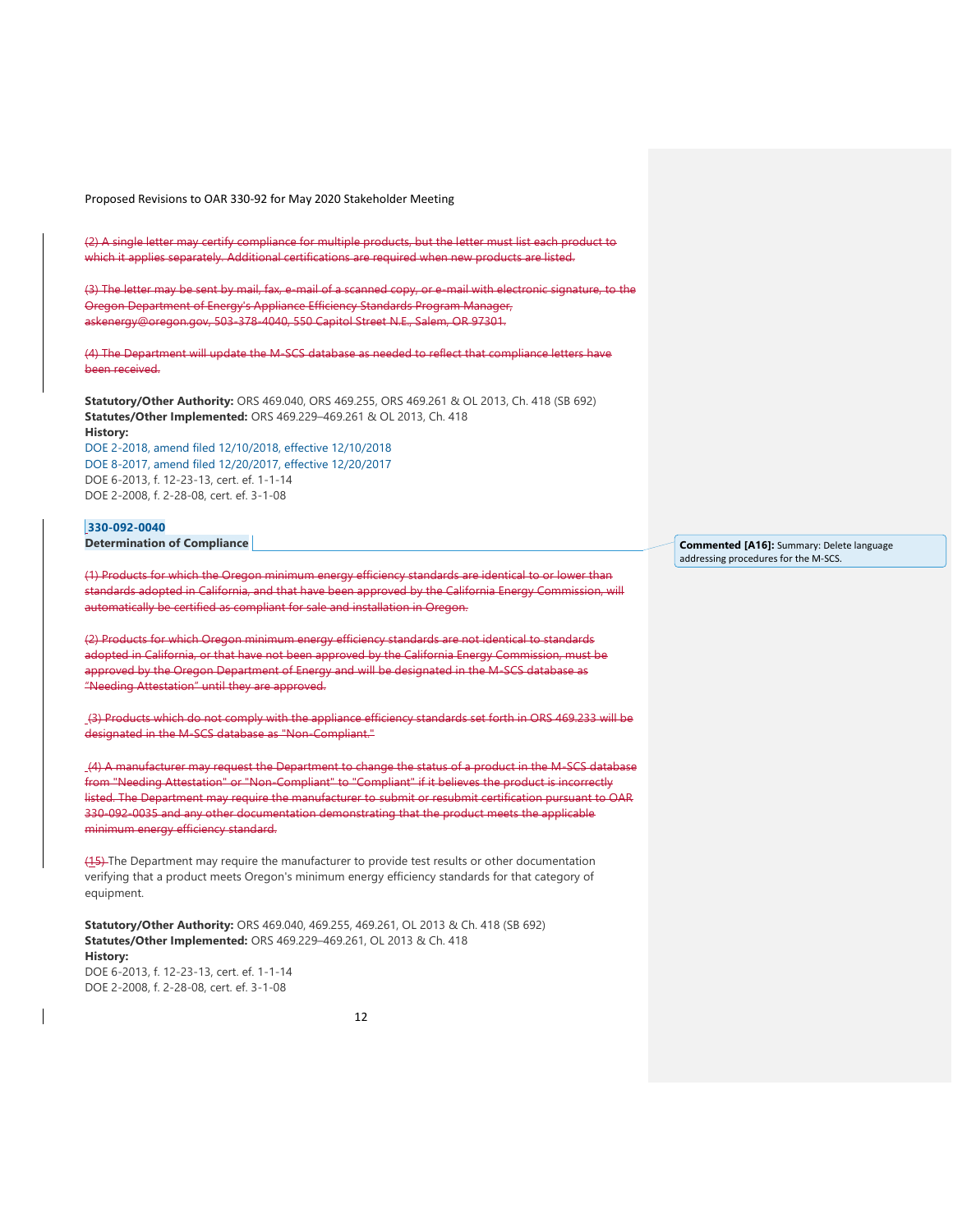## **[330-092-0045](https://secure.sos.state.or.us/oard/viewSingleRule.action;JSESSIONID_OARD=-bvAb5b_zyctY5oin4x8Z_EAWI0Hre7rx9GUKFg0snEtPhSNAhPL!-1666358216?ruleVrsnRsn=253527) Labeling**

- 1) Televisions: Every unit of every television must comply with the requirements of section 1607 of the California Rule.
- Battery charging systems: Every unit of every battery charger system must comply with the requirements of section 1607 of the California Rule.
- Bottle-type water dispensers: (a) For products that must comply with the standard in ORS 469.233, every unit of every bottle-type water dispenser, or water cooler, must comply with the requirements of section 1607 of the California Rule.

(b) For products that must comply with the standard in OAR 330-092-0020(3), every unit of every bottle-type water dispenser, or water cooler, must have an ENERGY STAR® label.

- 4) Commercial hot food holding cabinets: Every unit of every commercial hot food holding cabinet must comply with the requirements of section 1607 of the California Rule.
- 5) Compact audio products: Every unit of every compact audio product must comply with the requirements of section 1607 of the California Rule.
- 6) Digital versatile disc players and digital versatile disc recorders: Every unit of every commercial hot food holding cabinetdigital versatile disc player or digital versatile disc recorder must comply with the requirements of section 1607 of the California Rule.
- High light output double-ended quartz halogen lamps: there is no labeling requirement.
- 8) Portable electric spas:

(a) For products that must comply with the standard in ORS 469.233(16), there is no product labeling requirement.

(b) For products that must comply with the standard in OAR 330-092-0020(8), every unit of every portable electric spa must comply with the labeling requirements of the American National Standard for portable electric spa energy efficiency (ANSI/APSP/ICC-14 2019).

- High CRI fluorescent lamps: Every unit of every high CRI fluorescent lamp must comply with the requirements of section 1607 of the California Rule.
- 10) Computers and computer monitors: Every unit of every computer and computer monitor must comply with the requirements of section 1607 of the California Rule.
- 11) Faucets: Every unit of every faucet must comply with the requirements of section 1607 of the California Rule.
- 12) Showerheads: Every unit of every showerhead must comply with the requirements of section 1607 of the California Rule.
- 13) Commercial fryers: Every unit of every commercial fryer must have an ENERGY STAR® label.
- 14) Commercial dishwashers: Every unit of every commercial dishwasher must have an ENERGY STAR® label.
- 15) Commercial steam cookers: Every unit of every commercial steam cooker must have an ENERGY STAR® label.
- 16) Residential ventilating fans: Every unit of every residential ventilating fan must have an ENERGY STAR® label.
- 17) Electric storage water heaters: Every unit of every electric storage water heater must have a label or marking indicating compliance with the standard in this section. Each electric storage water heater subject to the these rules must have the following label or marking on the product: "DR-ready: CTA-2045-A." If the product complies with an additional communication interface standard, the label or marking may include the additional standard ("DR-ready: CTA-2045-A and [equivalent DR system

**Commented [A17]:** Summary: This section specifies how products have to be physically labeled to show compliance. Oregon will reference labeling requirements of external bodies (CA, Energy Star); no separate labeling requirements for Oregon.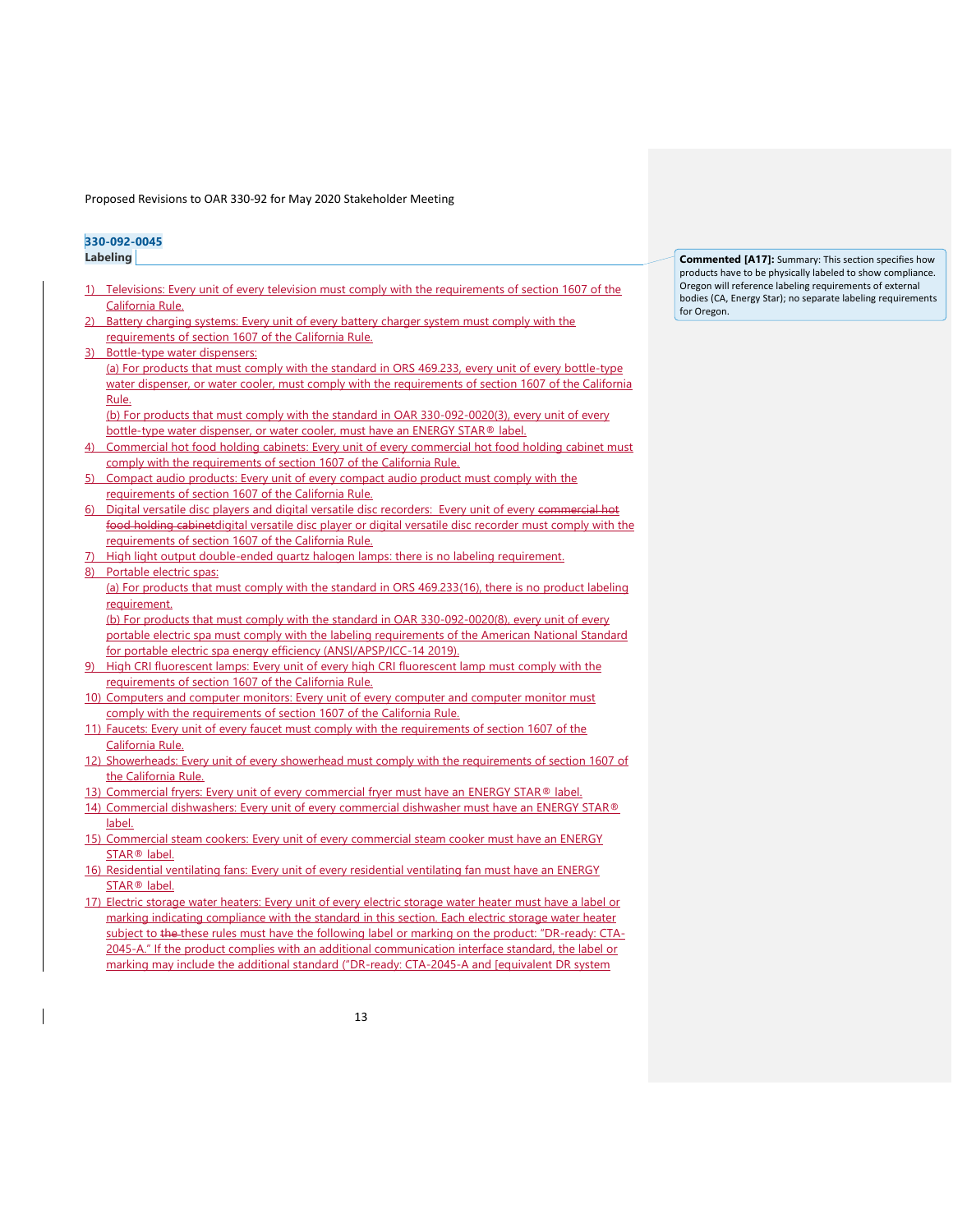protocol]"). The label or marking must be legible and located so as to be readily apparent after a typical installation.

 $(1)$  Except as provided in subsections (2) through (4) of this section, a product which is listed as "Compliant" in the M-SCS database or registered as compliant with the California Energy Commission will be deemed to meet Oregon's labeling requirements if that product is permanently, legibly and conspicuously marked, labeled or tagged on an accessible place on each unit with the following information:

(a) Manufacturer's name or brand name or trademark, which shall be either the name, brand or trademark of the listed manufacturer reporting compliance pursuant to OAR 330-092-0035;

#### (b) Model number; and

(c) Date of manufacture, indicating at least the year and month. If the date is in a code that is not readily accessible to the lay person, the manufacturer shall immediately, upon request, provide the code to the Department.

(2) For lamps, the information required by subsection (1) of this section shall be permanently, legibly, and conspicuously displayed on an accessible place on each unit, on the unit's packaging, or, where the unit is contained in a group of several units in a single package, on the packaging of the group.

(183) The Department may waive marking, labeling or tagging requirements for products marked, labeled or tagged in compliance with federal requirements.

(194) No waiver will be made for an individual manufacturer or individual product. However, Tthe Department may grant a waiver from these labeling requirements on a case-by-case basis for a category of equipment  $\frac{1}{2}$ -if it determines the following.:

:

(a) Oregon's labeling requirements would be different and more burdensome than requirements in other states with similar standards.

(b) Current labeling materially complies with the intent of Oregon's labeling requirements. or-

(c) Compliance with subsection (1) would be impractical.

(dc) Labeling is unnecessary.

**Statutory/Other Authority:** ORS 469.040, ORS 469.255, ORS 469.261 & Oregon Laws 2013, Ch. 418 (SB 692) **Statutes/Other Implemented:** ORS 469.229–469.261 & Oregon Laws 2013, Ch. 418 (SB 692) **History:** [DOE 2-2018, amend filed 12/10/2018, effective 12/10/2018](https://secure.sos.state.or.us/oard/viewReceiptTRIM.action;JSESSIONID_OARD=-bvAb5b_zyctY5oin4x8Z_EAWI0Hre7rx9GUKFg0snEtPhSNAhPL!-1666358216?ptId=6846288)

14

**Commented [A18]:** Category-specific labeling requirements are now included in rule, so the general requirements are deleted. These are all now covered above.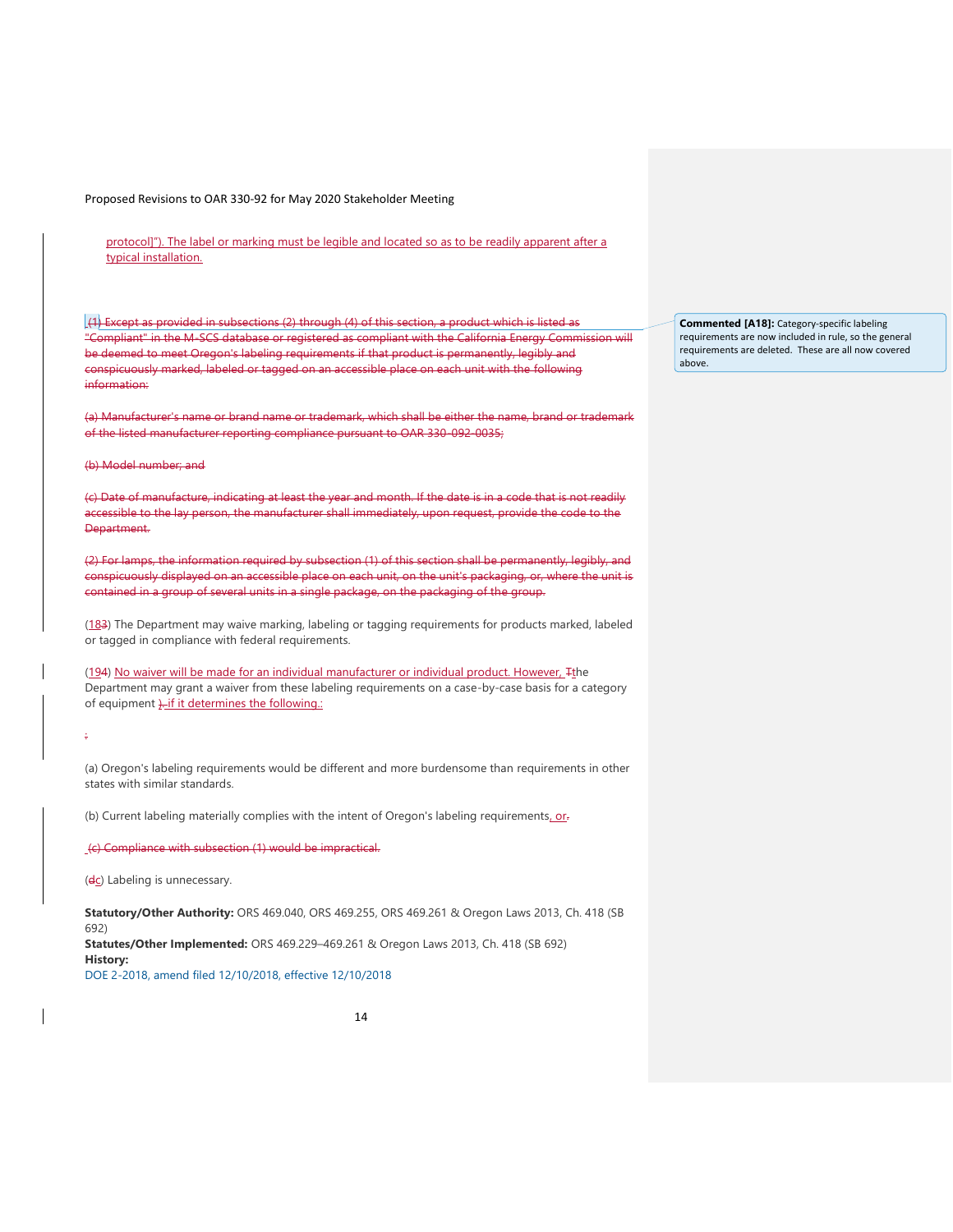DOE 6-2013, f. 12-23-13, cert. ef. 1-1-14 DOE 2-2008, f. 2-28-08, cert. ef. 3-1-08

**[330-092-0050](https://secure.sos.state.or.us/oard/viewSingleRule.action;JSESSIONID_OARD=-bvAb5b_zyctY5oin4x8Z_EAWI0Hre7rx9GUKFg0snEtPhSNAhPL!-1666358216?ruleVrsnRsn=49154) Determination of Non-Compliance** 

(1) If a manufacturer has not submitted certification to the Department pursuant to OAR 330-092-0035 for a product, the Department may change the Oregon status in the M-SCS to "Needing Attestation" and require the manufacturer to provide such certification within 30 days. If certification is not received within 30 days, the Department may change the status to "Non-Compliant" until such time as the certification is provided.

(21) The Department may review any product if it has cause to believe the product may not comply with Oregon's appliance efficiency standards.

(a2) Upon completing its review, the Department will notify a manufacturer in writing of its determination whether the product is in compliance with the appropriate appliance energy efficiency standard. The notification will include:

(Aa) Identification of the product.

(Bb) An explanation of any deficiencies in compliance with the applicable standards, testing requirements, or labeling requirements.

(Ec) The action the Department proposes to take if it determines the product is non-compliant or the information supplied to the Department through the M-SCS database or other means-is in error.

(b3) The manufacturer must respond to the notice of deficiency within thirty days of mailing.

(c4) The Department will make its final determination within fifteen days of receiving the manufacturer's response.

**Statutory/Other Authority:** ORS 469.040, 469.255, 469.261, OL 2013 & Ch. 418 (SB 692) **Statutes/Other Implemented:** ORS 469.229–469.261, OL 2013 & Ch. 418 **History:** DOE 6-2013, f. 12-23-13, cert. ef. 1-1-14

DOE 2-2008, f. 2-28-08, cert. ef. 3-1-08

# **[330-092-0055](https://secure.sos.state.or.us/oard/viewSingleRule.action;JSESSIONID_OARD=-bvAb5b_zyctY5oin4x8Z_EAWI0Hre7rx9GUKFg0snEtPhSNAhPL!-1666358216?ruleVrsnRsn=49156) Appeals**

(1) A manufacturer may request reconsideration of the Department's order in writing. The Department will respond within fifteen days of receipt of a request for reconsideration.

(2) A manufacturer may appeal an action taken by Department staff to the Director. An appeal shall state as clearly as possible the original request, the action taken by staff, and any relevant information demonstrating why the manufacturer believes the Department action is in error.

**Commented [A19]:** Summary: Remove obsolete references to M-SCS database no longer in use

**Commented [A20]:** Summary: No changes proposed to the appeal process